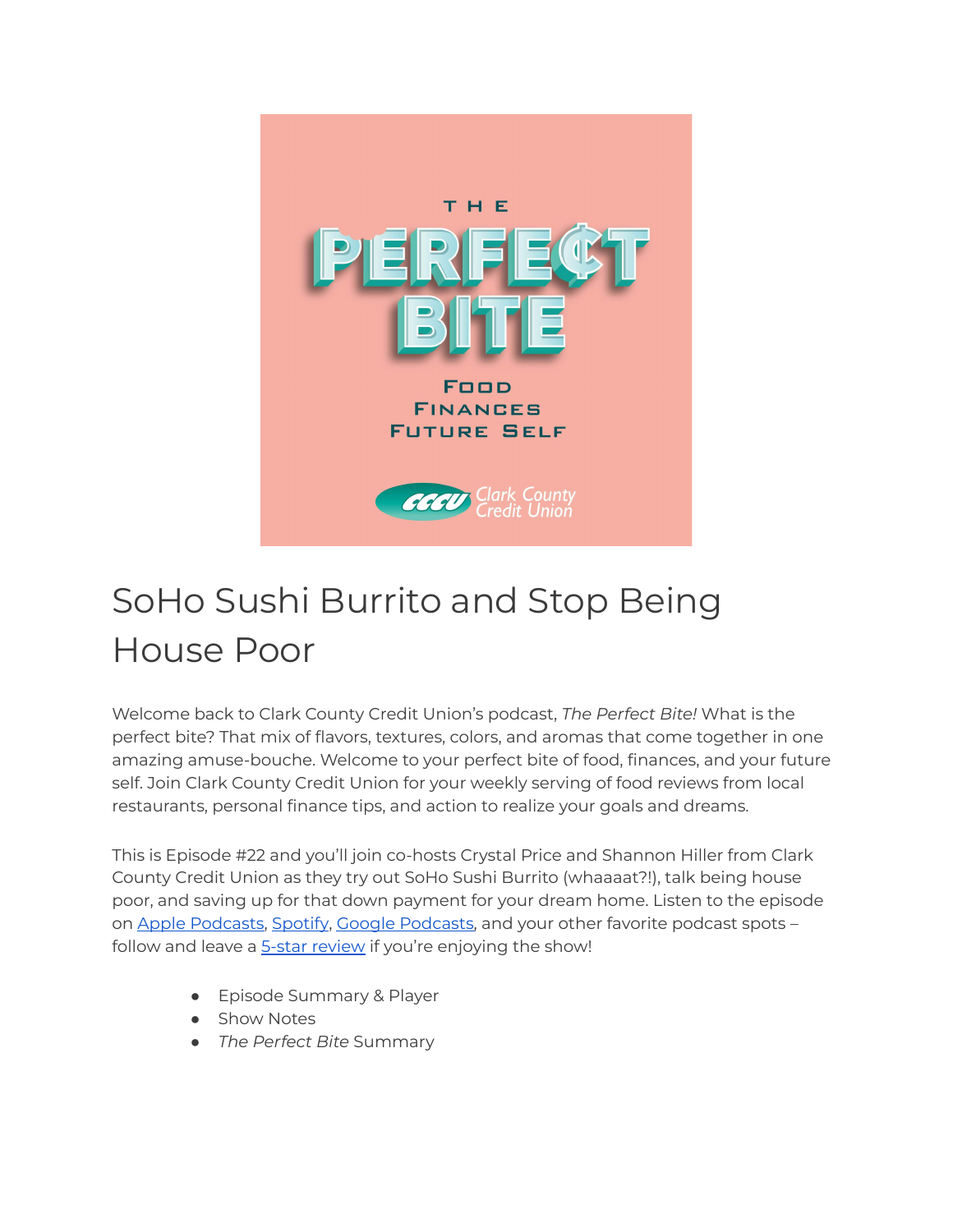# *The Perfect Bite* **Episode #22: SoHo Sushi Burrito and Stop Being House Poor**

In this twenty-second bite, join co-hosts Crystal Price and Shannon Hiller from Clark County Credit Union as they try out SoHo Sushi Burrito (whaaaat?!), talk being house poor, and saving up for that down payment for your dream home. Hear what a sushi burrito tastes like, what to do about being house poor, and how to prepare for applying for a loan for your home ownership expenses. This episode covers everything from crazy foods to crazy home expenses. Here's a small sample of what you will hear in this episode:

- How was SoHo Sushi Burrito?
- What should you order if you don't love raw fish?
- Does it come as a burrito?
- What does it mean to be house poor?
- How do you not be house poor?
- What percent of Americans consider themselves house poor?
- Should you tap into your savings to help pay home ownership expenses?
- How do you prepare for your down payment?

#### Learn more at [CCCULV.org.](https://www.ccculv.org/)

Check out the episode and show notes below for much more detail.

## **Show Notes**

- **SoHo Sushi Burrito and Stop Being House Poor**
	- [0:14] Welcome to *[The Perfect Bite](https://www.ccculv.org/)*
	- o [0:30] Learn more at [CCCULV.org](https://www.ccculv.org/)
	- [0:41] [Crystal Price](https://www.ccculv.org/Our-Mission.aspx), [Shannon Hiller](https://www.ccculv.org/Our-Mission.aspx)
	- **○ Food: SoHo Sushi Burrito**
	- [1:13] [SoHo Sushi Burrito](http://sohosushiburrito.com/)
	- [2:34] What should you order if you don't love raw fish?
	- [3:23] Does it come as a burrito?